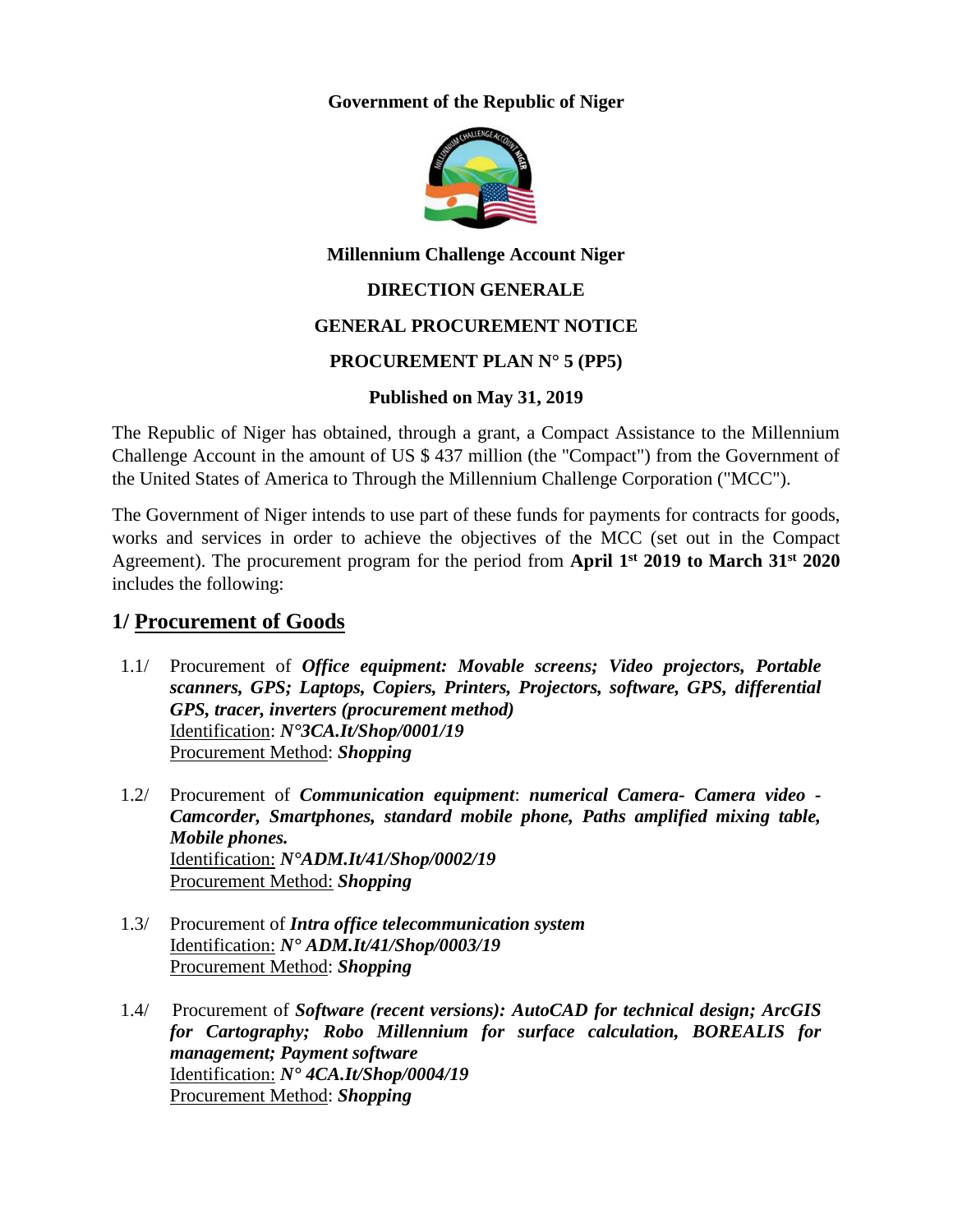- 1.5/ Procurement of *Office supplies and consumables* Identification: *N° ADM.It/41/0005/19* Procurement Method: *Shopping (BPA as form of contract)*
- 1.6/ Procurement of *Personal protective equipment kits* Identification: *N° ADM.Esp/41/0006/19* Procurement Method: *Shopping*
- 1.7/ Procurement of *Vehicles and motorbikes: Purchase of eleven (11) vehicles and twentyeight* (28) motorbikes/motorcycles and twenty eight (28) helmets Identification: *N° 3CA.Vehic/CB/0007/19*  Procurement Method: *Competitive Bidding*
- 1.8/ Procurement of *Livestock marking equipment* Identification: *CR/Praps/1/Shop/0008/19* Procurement Method: *Shopping*
- 1.9/ Procurement of *Vaccines* Identification: *CR/Praps/1/CB/0009/19* Procurement Method: *Competitive Bidding*
- 1.10/ Procurement of *Vaccination equipment* Identification: *CR/Praps/1/CB/0010/19* Procurement Method: *Competitive Bidding*
- 1.11/ Procurement of *Server Room Power and UPS* Identification: *ADM.It/41/Shop/0011/19* Procurement Method: *Shopping*
- 1.12/ Procurement of *Office materials for training of COFOCOM CRC & conciliation committees for Konni* Identification: *IR/Msm/1/Shop/0013/19* Procurement Method: *Shopping*
- 1.13/ Procurement of *Tags and assets* Identification: *ADM/41/Shop/0014/19* Procurement Method: *Shopping*
- 1.14/ Procurement of *Anti-slipping carpets/mats for office passageways and the stairways* Identification: *ADM.Esp/41/Shop/0016/19* Procurement Method: *Shopping*
- 1.15/ Procurement of *Microsoft Access 2019, MS Project Standard 2016 and Adobe Acrobat Pro licenses* Identification: *ADM.It/41/Shop/0017/19* Procurement Method: *Shopping*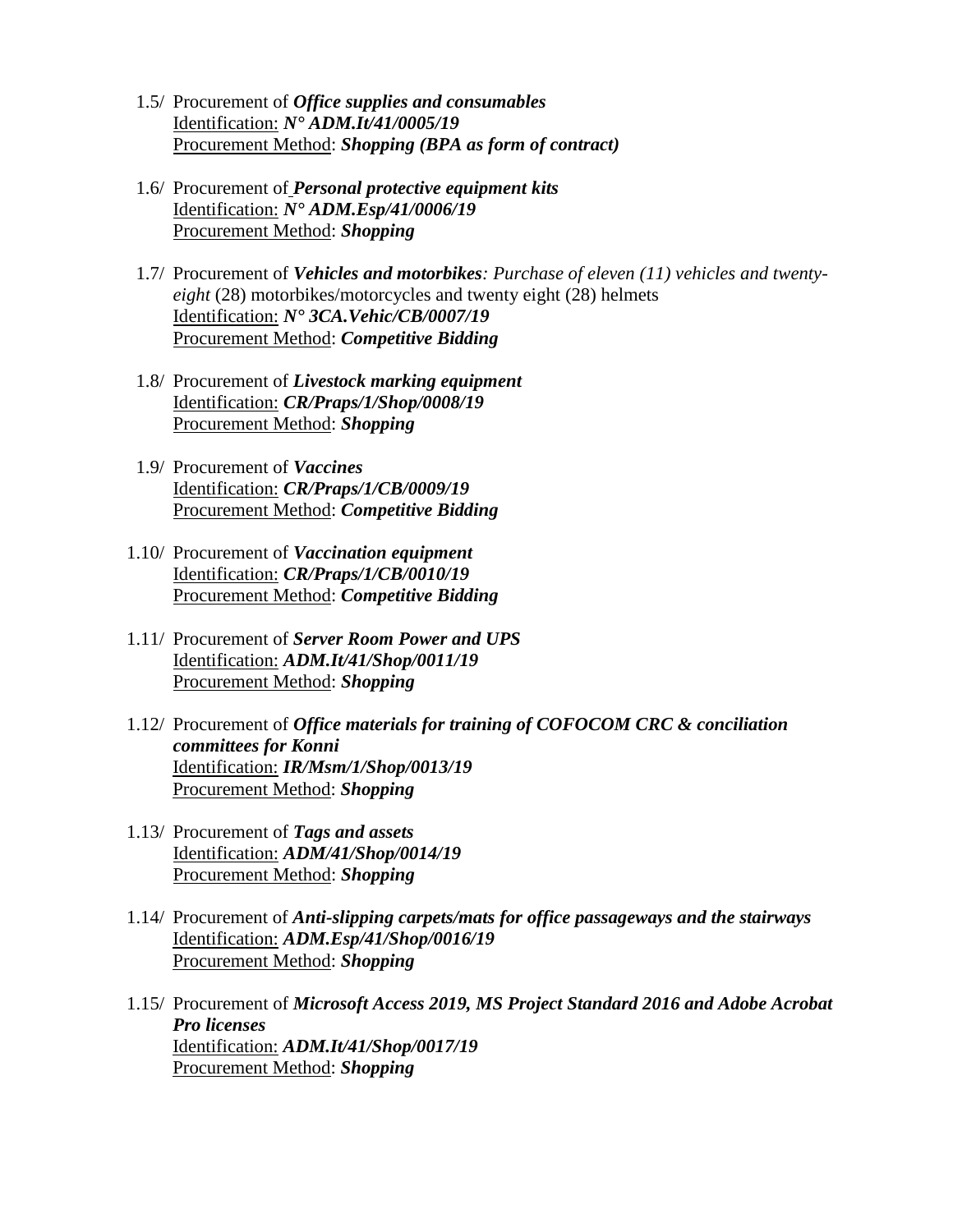# **2/ Consultants services**

### **2.1/ Firms**

- 2.1.1/ Procurement of *Consultant for economic feasibility and governance of livestock markets and milk collection centers* Identification: *CR/Praps/3/QCBS/0018/19* Procurement Method: *QCBS*
- 2.1.2/ Procurement of IDIQ *Infrastrcture for PRAPS* (*APS/APD/EIES/Supervision*) Identification: *CR/Praps/3/QBS.IDIQ/0019/19* Procurement Method: *QBS (IDIQ as form of contract)*
- 2.1.3/ Procurement of *Capacity Development Communes Sustainability Public Investments CRA* Identification: *CR/Cra/1/QCBS/0021/19* Procurement Method: *QCBS*
- 2.1.4/ Procurement of IDIQ *Infrastrcture for CRA (APS/APD/EIES/Supervision)* Identification: *CR/Cra/1/QBS/0022/19* Procurement Method: *QBS*
- 2.1.5/ Procurement of IDIQ for *ISAE/RAP/CRC* Identification: *CR/CRC/3/QBS.IDIQ/0022/19* Procurement Method: *QBS (IDIQ as form of contract)*
- 2.1.6/ Procurement of *Special study (WEAI)* Identification: *ME/31/QCBS/0023/19* Procurement Method: *QCBS*
- 2.1.7/ Procurement of *Capacity building of National System of Statistics* Identification: *IR/Pr/3/QCBS/0024/19* Procurement Method: *QCBS*

### **2.2/ Individual Consultants**

- 2.2.1/ Procurement of *GIS training support* Identification: *ADM/41/IC/0025/19* Procurement Method: *IC*
- 2.2.2/ Procurement of *Technical Evaluation Panelists Fees for IDIQ Selection for CRC* Identification: *ADM/41/IC/0026/19* Procurement Method: *IC*
- 2.2.3/ Procurement of *IT consultant* Identification: *ADM/41/IC/0027/19* Procurement Method: *IC*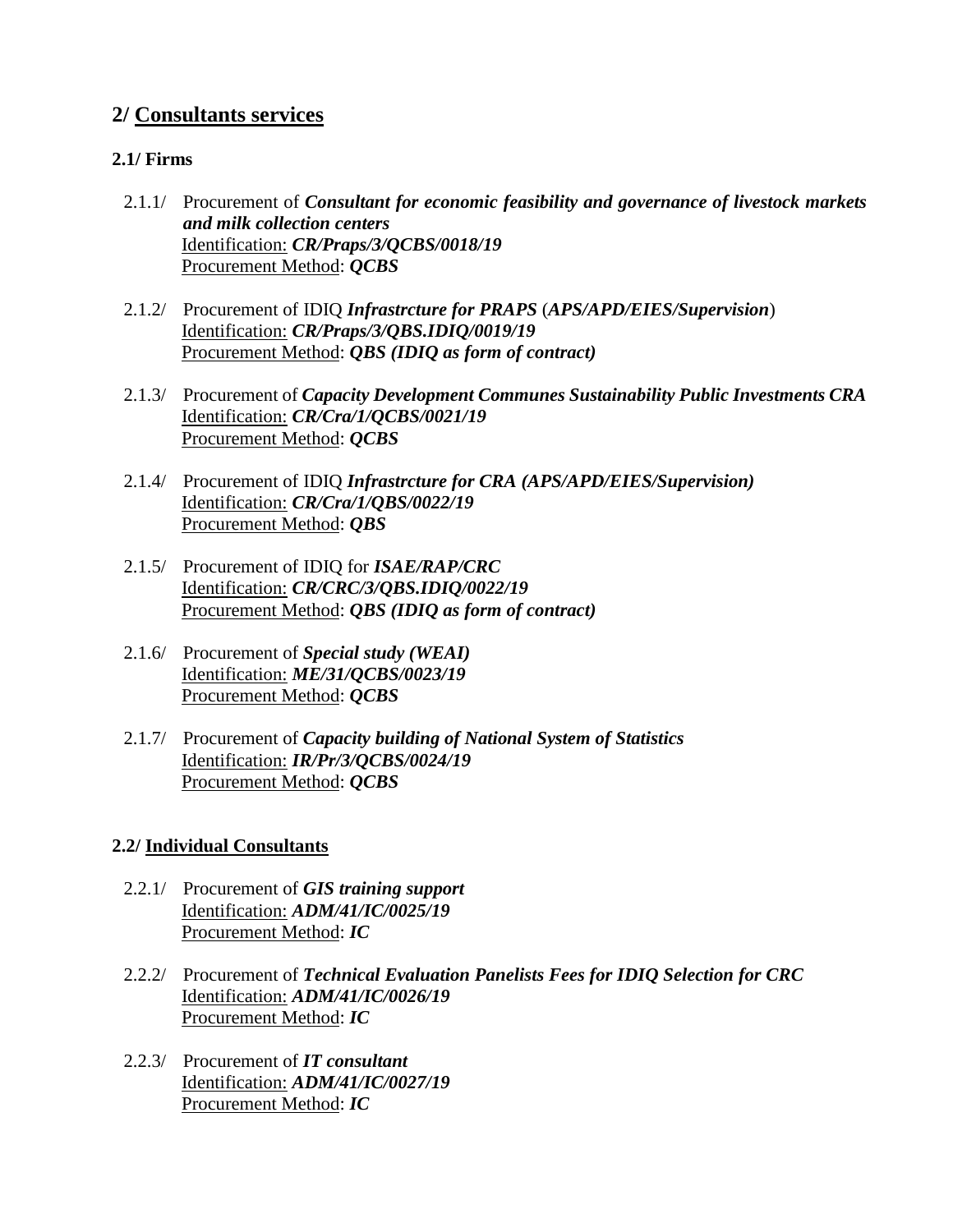- 2.2.4/ Procurement of *Training on land security activities for CRC* Identification: *CR/2CA/IC/0028/19* Procurement Method: *IC*
- 2.2.5/ Procurement of *a Consultant for the identification of recycling channels and development of a waste management plan within the Compact implementation* Identification: *ADM.Esp/IC/0029/19* Procurement Method: *IC*
- 2.2.6/ Procurement of *External Tax Counsel* Identification: *ADM/41/IC/0031/19* Procurement Method: *IC*
- 2.2.7/ Procurement of *Panel members to evaluate the proposals under the grant facilities* Identification: *CR/CRA/2/IC/032/19* Procurement Method: *IC*
- 2.2.8/ Procurement of *Individual consultant for Literacy training site works supervision* Identification: *IR/IPD/2/IC/0035/19* Procurement Method: *IC*

# **3/ Non-Consultant Services**

- 3.1/ Procurement of *General Office Repair Services: Generator/Electricity/Plumber/AC maintenance* Identification: *ADM/41/Shop/0041/19* Procurement Method: *Shopping*
- 3.2/ Procurement of *Duplication of flyers on complaints management mechanism Reprography (70) images in A2 format about complaints management for MCA-Niger office* Identification: *ADM/41/Shop/0036/19* Procurement Method: *Shopping*
- 3.3/ Procurement of *Rental of surveying equipment (Total station and GPS)* Identification: *ADM/41/Shop/0038/19* Procurement Method: *Shopping*

# **4/ Works**

4.1/ Procurement of *Literacy training site development* Identification: *IR/IPD/2/Shop/0039/19* Procurement Method: *Shopping*